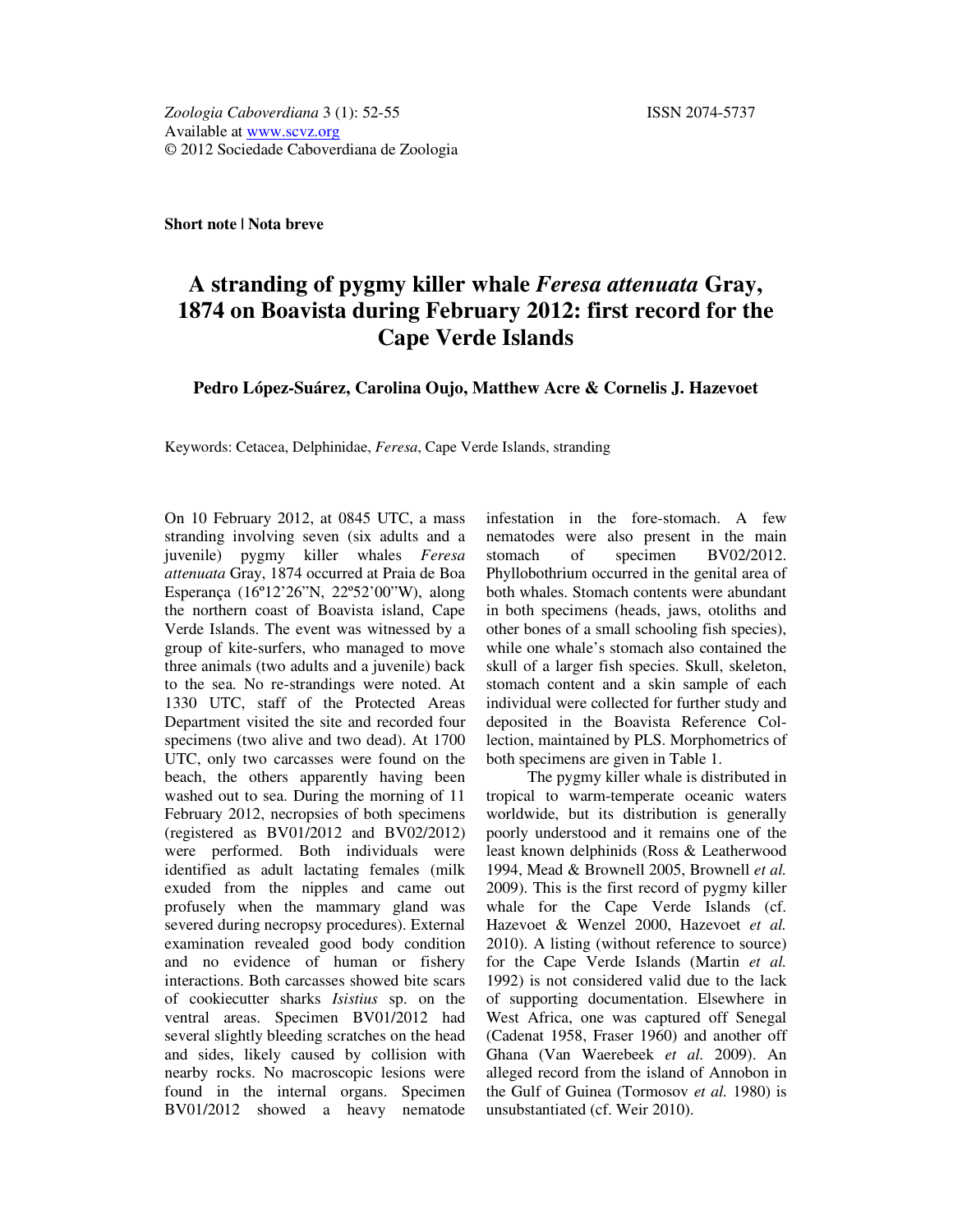

Fig. 1. Ventral view of pygmy killer whale *Feresa attenuata*, adult female, Praia de Boa Esperança, Boavista, 10 February 2012 (Pedro López-Suárez).

|                                         | BV01/2012 | <b>BV02/2012</b> |
|-----------------------------------------|-----------|------------------|
|                                         |           |                  |
| Total length                            | 210       | 214              |
| Rostrum-gape                            | 21        | 21               |
| Rostrum-eye                             | 27        | 26               |
| Rostrum-anterior insertion pectoral fin | 42        | 44               |
| Rostrum-anterior insertion dorsal fin   | 96        | 97               |
| Girth posterior pectoral fin            | 126       | 130              |
| Girth anterior dorsal fin               | 127       | 132              |
| Girth urogenital area                   | 67        | 80               |
| Dorsal fin height                       | 24        | 20               |
| Pectoral fin length                     | 40        | 42               |
| Pectoral fin maximum width              | 16        | 16               |
| Tail fluke width                        | 55        | 56               |
| Tooth counts LL UL LR UR                | 12        | 12               |

Table 1. Morphometrics of two adult female pygmy killer whales *Feresa attenuata* stranded on Boavista, Cape Verde Islands, 10 February 2012. Measurements in cm.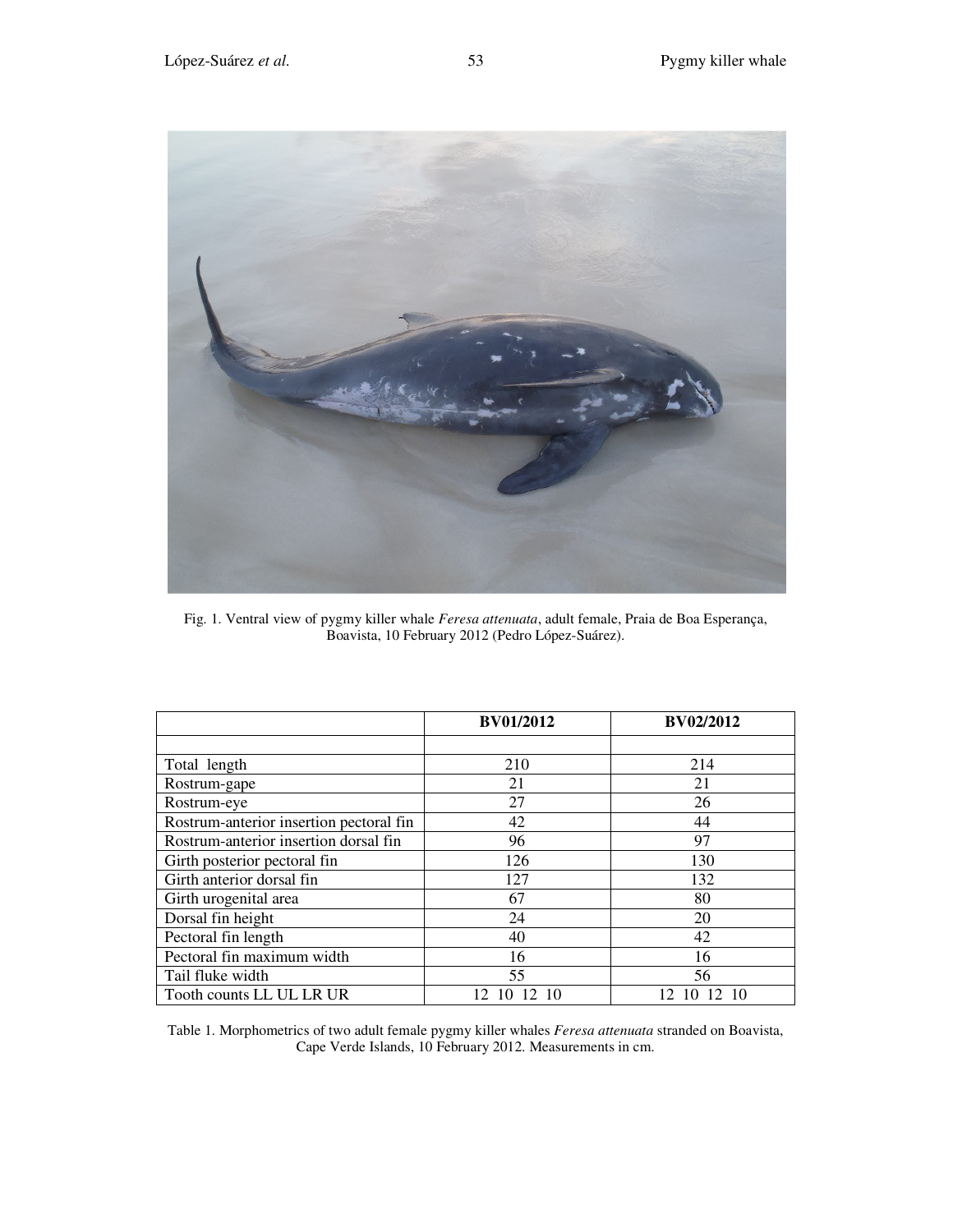

Fig. 2. Head view of pygmy killer whale *Feresa attenuata*, adult female, Praia de Boa Esperança, Boavista, 10 February 2012 (Pedro López-Suárez).

## ACKNOWLEDGEMENTS

We wish to thank Julião Silva Lima, Alexsandro Varela, Wanderley Évora and Lamine Drame for their help with necropsy

procedures and data collecting. Comments by Frederick Wenzel and an anonymous reviewer helped to improve the manuscript.

## **REFERENCES**

- Brownell, R.L., C.J. Yao, C.S. Lee & M.C. Wang, 2009. Worldwide review of pygmy killer whales, *Feresa attenuata*, mass strandings reveals Taiwan hot spot. International Whaling Commission, Scientific Committee, Paper SC/61/SM1. 20 pp.
- Cadenat, J., 1958. Notes sur les Delphinidés Ouest-africains II. Un spécimen du genre *Feresa* capturé sur les côtes du Sénégal. Bulletin de l'Institut français de l'Afrique noire, Série A, 20: 1486-1491.
- Fraser, F.C., 1960. A specimen of the genus *Feresa* from Senegal. Bulletin de

l'Institut français de l'Afrique noire, Série A, 22: 699-707.

- Hazevoet, C.J. & F.W. Wenzel, 2000. Whales and dolphins (Mammalia, Cetacea) of the Cape Verde Islands, with special reference to the humpback whale *Megaptera novaeangliae* (Borowski, 1781). Contributions to Zoology 69: 197- 211.
- Hazevoet, C.J., V. Monteiro, P. López, N. Varo, G. Torda, S. Berrow & B. Gravanita, 2010. Recent data on whales and dolphins (Mammalia: Cetacea) from the Cape Verde Islands, including